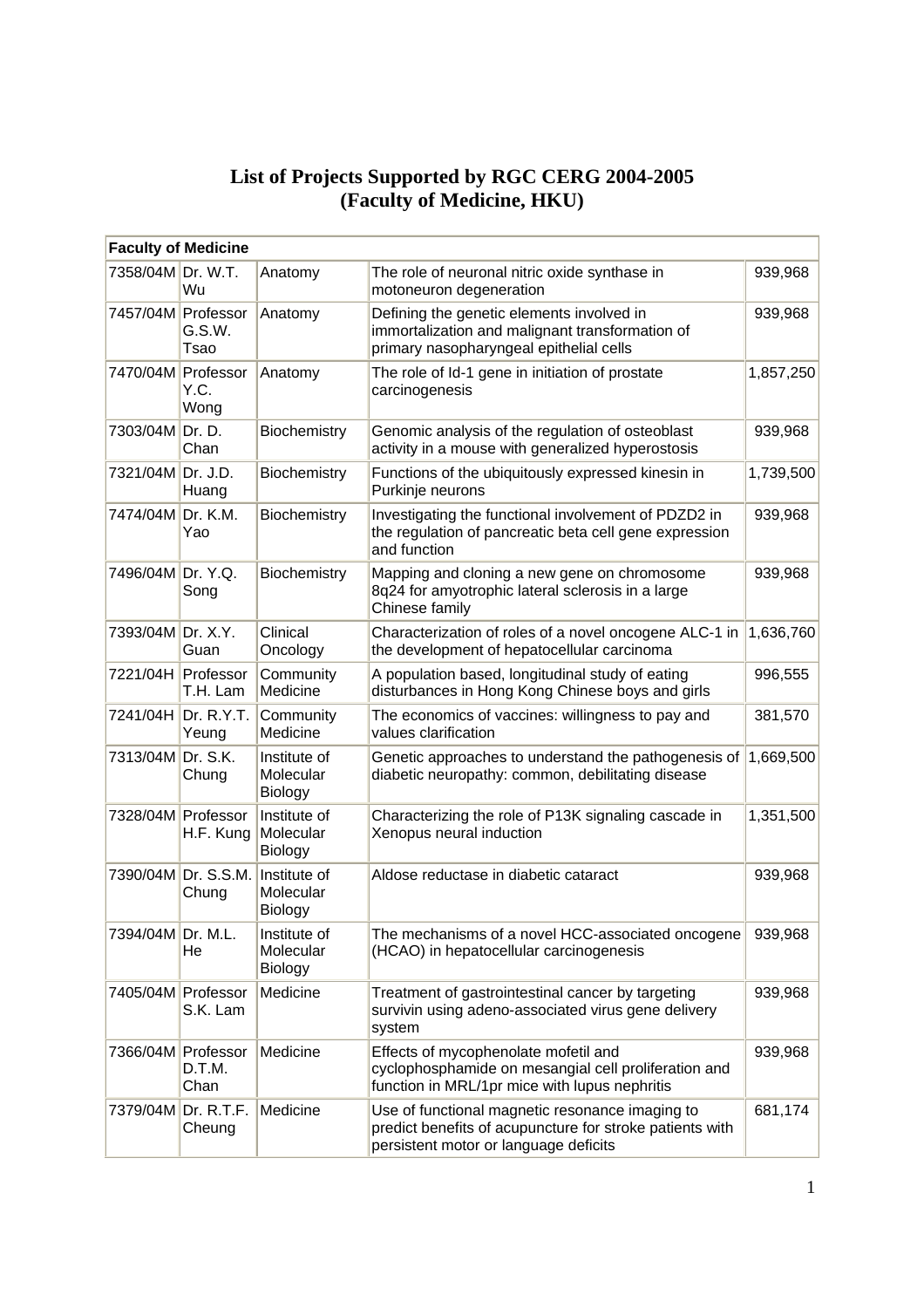|                     | 7403/04M Professor<br>K.N. Lai      | Medicine                                  | The role of the renin-angiotensin system in the<br>tubulointerstitial injury of IgA nephropathy (IgAN)                                                             | 1,261,400 |
|---------------------|-------------------------------------|-------------------------------------------|--------------------------------------------------------------------------------------------------------------------------------------------------------------------|-----------|
| 7404/04M Professor  | K.S.L.<br>Lam                       | Medicine                                  | Linking the metabolic syndrome with progressive<br>atherosclerosis: role of fat-derived hormones                                                                   | 939,360   |
| 7409/04M Professor  | W.C.S.<br>Lau                       | Medicine                                  | Complement deficiency and dendritic cell function in<br>the pathogenesis of systemic lupus erythematosus                                                           | 939,968   |
|                     | 7415/04M Mr. J.C.K.<br>Leung        | Medicine                                  | Peritoneal membrane dysfunction in continuous<br>ambulatory peritoneal dialysis (CAPD): the role of<br>connective tissue growth factor (CTGF)                      | 939,968   |
| 7452/04M Dr.        | S.C.W.<br>Tang                      | Medicine                                  | Regulation of albumin-induced chemokine expression<br>in human proximal tubular epithelial cells by<br>angiotensin antagonists and HMG-CoA reductase<br>inhibitors | 1,075,760 |
| 7459/04M Dr. H.F.   | Tse                                 | Medicine                                  | Functional role of pacemaker current, I(f) in sinoatrial<br>node probed by somatic gene transfer of<br>bioengineered HCN channels in swine                         | 1,051,280 |
|                     | 7472/04M Dr. H.H.X. Medicine<br>Xia |                                           | Role of cyclooxygenase in helicobacter pylori-induced<br>gastric carcinogenesis                                                                                    | 1,521,500 |
| 7486/04M            | Dr. A.M.<br>Xu                      | Medicine                                  | Characterization of the receptor and postreceptor<br>events that underlie the anti-atherogenic and anti-<br>diabetic actions of adiponectin                        | 1,414,530 |
|                     | 7488/04M Dr. A.Y.H.<br>Leung        | Medicine                                  | A study of normal and deregulated haematopoiesis in<br>zebrafih, with special reference to the role of BMP<br>signaling in haematopoietic stem cell proliferation  | 1,525,920 |
| 7495/04M Dr. J.G.   | Shen                                | Medicine                                  | Plasma membrane cholesterol homeostasis and<br>oxidative stress: implication for neuronal oxidative<br>damage in ischemia stroke                                   | 939,968   |
| 7343/04M Dr. L.L.M. | Poon                                | Microbiology                              | Splicing of influenza A virus                                                                                                                                      | 939,968   |
|                     | 7357/04M Dr. P.C.Y.<br>Woo          | Microbiology                              | The role of a novel bacterium, Laribacter<br>hongkongensis, in gastroenteritis, and its epidemiology<br>and pathogenesis                                           | 522,034   |
| 7368/04M Dr. K.K.L. | Chan                                | Obstetrics &<br>Gynaecology               | Iron supplement in pregnancy and development of<br>gestational diabetes - a randomized placebo-controlled<br>trial                                                 | 937,810   |
| 7395/04M Professor  | P.C. Ho                             | Obstetrics &<br>Gynaecology               | Endocrine gland derived vascular endothelial growth<br>factor (EG-VEGF) in human endometrium                                                                       | 809,000   |
|                     | 7411/04M Dr. C.K.F.<br>Lee          | Obstetrics &<br>Gynaecology               | The molecular interaction between human oviductal<br>embryotrophic factor-3 and embryo                                                                             | 939,968   |
|                     | 7378/04M Dr. K.M.C.<br>Cheung       | Orthopaedics<br>and<br>Traumatology       | The impact of the COL9A2 Q326W allele on<br>intervertebral disc structure and degeneration                                                                         | 939,968   |
| 7386/04M Professor  | S.P.<br>Chow                        | Orthopaedics<br>and<br>Traumatology       | Novel prosthetic replacements for<br>metacarpophalangeal (MCP) joints                                                                                              | 939,968   |
| 7408/04M            | Dr. A.S.Y.<br>Lau                   | Paediatrics and<br>Adolescent<br>Medicine | Immune dysregulation in HIV infection - mechanism of<br>mycobacterial pathogenesis                                                                                 | 863,968   |